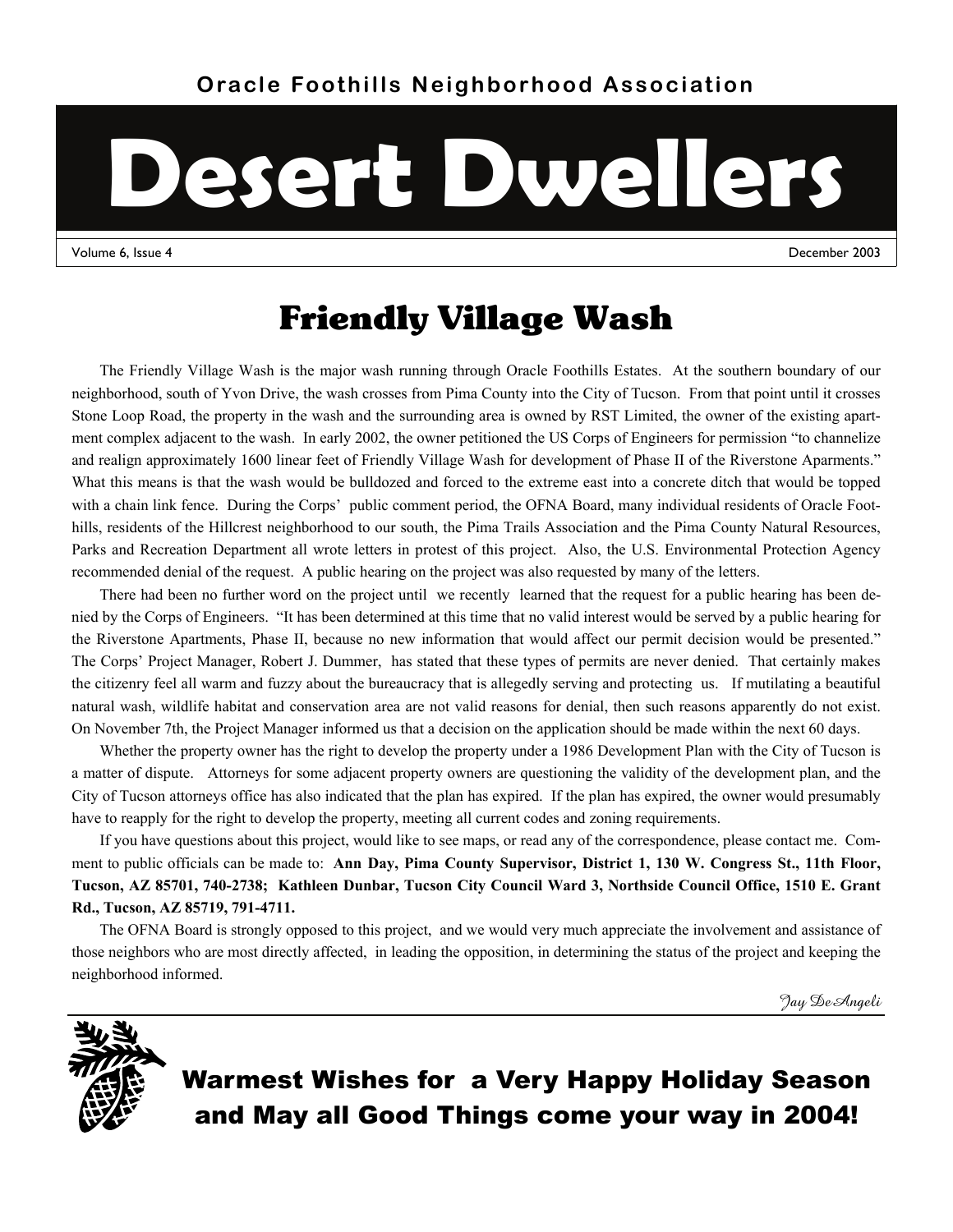### १११११११११११११ Ÿ Holiday Giving

The holidays are a wonderful time to be thinking about giving. Many of you may have already targeted your philanthropic activities. If you haven't, here are a few suggestions from neighbors!

- Looking to sort out to make room for holiday company? Save landfill space and help **St. Vincent de Paul** serve more needy families by donating your gently-used furniture, clothing, holiday decorations, bicycles and tools. **Call 622-2821 for pickup.**
- Want to make space on the bookshelves for some new tomes? The **Friends of the Tucson-Pima**

**Public Library** would welcome your previously read books for their semi-annual book sales that support library programming. Drop them off at any branch. Woods Memorial is right down the street on First Avenue.

 Want to stave off boredom in January? **Hopi Foundation's torture treatment center** hosts a storytelling event with the incomparable Joanne Greenberg, author of "I Never Promised You a Rose Garden." Tickets for this fabulous fundraiser on January 10th would make a wonderful holiday gift. Email Marge Pellegrino on Yvon for more information or tickets: **margepell@earthlink.net** She'll deliver!

### *Marge Pellegrino*

### Neighborhood WHITE ELEPHANT SALE

(AKA: Yard Sale)

### ONE DAY ONLY! Saturday, January 24, 2004 8:00 a.m. - 2:00 p.m.

This is a golden opportunity to recycle (or purchase) those rare paperback books, your underutilized high-tech electronic and sports equipment, tools, vintage clothing, etc., etc., etc.

### WHY?

1. Have fun! 2. Participate in a "semiorganized" neighborhood event. 3. Jump start your spring cleaning.

 This sale will be held in your yard or driveway, with your tables. You keep all the proceeds.

 Directional signs from Oracle Road, North First Avenue and Rudasill Rd. to the various participants' yards/driveways will be provided. If in terested in participating, please contact:

### Kim Peterson, kpeterson@comcast.net, 888-5199 or Kitty Schwartz, k3952s@aol.com, 888-8288.

Remember: "One person's junque is another person's treasure," OR

"Why do we need this anyway?" OR

"Look what I found....an Antiques Roadshow treasure!"



WWW.OFNA.ORG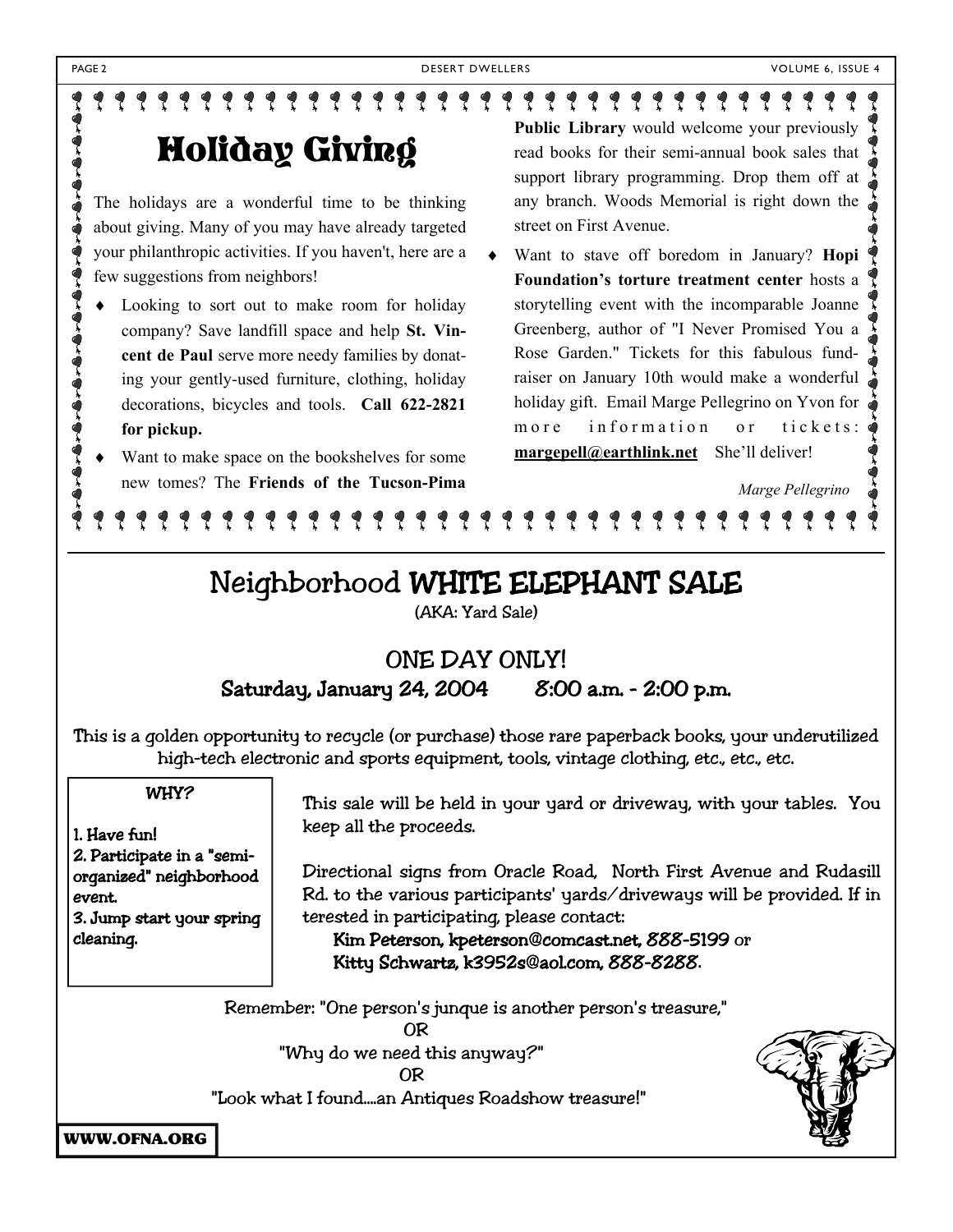### **Thanks to All . . .**

**who helped make this year's Neighborhood Picnic a huge success!** Wasn't that the best picnic ever? Thanks so much to **all of you who came** and brought delicious dishes to share, and helped make the day so memorable. And especially thanks to **Jay** and **Carole** who were the glue of the picnic committee...Jay, I don't think I've ever heard more raves about your chicken than I did on Saturday; and Carole, your advice and guidance kept our planning committee on course. Also, the plant ID game was such a hit with the kids...let's do it again next year!

And of course, a big thanks to **Becky Foreman** and **Barbara Schuessler** for their very fine performances and for being the first to add this wonderful new element to the picnic tradition. You were both awesome!

Thanks, too, to **Kitty** and **Richard Schwartz** for the piñata, "esponja Roberto pantalones cuadrado". With great skill and deftness, Richard wins the stuffed toys they award to the kids, playing on the grab-toy machines you see in Walmart and other stores around town throughout the year. I find his ability awe-inspiring...heck, I can't even get the grabber-thingie near anything before the time runs out!

Thanks are due as well to **Sig** and **Nan Eisner** who so graciously host the picnic on their property each year. They also allow us the use of their electricity, which, this year, was no doubt substantial owing to the addition of sound to the day's festivities. And as if all this were not enough, Nan always contributes something yummy to share at the buffet table. You are both so dear...thank you so much!

And so many helped in every way possible before, during, and after the picnic:

**Kitty** and **Richard Schwartz** whose duties included decorating, cooking, greeting, setting up, and much more (see the pi-

ñata com- ments above), **Roger Felty**,

who hauled and set up the dance floor and **Barbara Schuessler's** gorgeous photo display (thanks again for that amazing piece of work and the beauty it added to the day Barbara), **Merrill Peterson**, who kept the tunes coming and helped in so many other ways as well, (wait till you see the pictures he (and others) took—check out the website later this week), **Terry Marimow** and her daughters **Brittany** and **Danielle** for all their hard work with the kid's activities (the kids love you, for sure!), **Matt Johns, Bill Broyles, Scott**  and **Ashley Odom, Karen Tempkin** and **Travis Wheeler, Jacki** and **Sandy Elder**, and **Marie** and **Ken Ratcliffe**, all of whom helped tirelessly with set up and clean up and everything in between that needed a helping hand, **Martin Lachaine** and **Joan Scott** who passed out the piñata prizes , **Bill Broyles** and **Joan Scott** for iced tea, drinking water and garbage cans, **Karl** and **Malaica Oxnam** who kept us all cool with their contribution of ice, **Suzanne Ellenbogen** and **Reggie Smith** who brought the water, soda and chips, and **Mark** and **Margaret Sitter**, who, among other things, helped with plant identification and kept my naughty dog Emily out of the food area...

Now I know I have left out the names of others who contributed in some way, and if I did, I am very sorry, but I am a bear of very little brain and only left you out due to my own feeble mind and not because your efforts were not worthy of gratitude and acknowledgement. So thank you to you, too.

Finally, (I hate to say 'last but not least', but there it is...) a big thank you to **Becky Huddleston**, the chairwoman of this year's picnic committee, who worked tirelessly and graciously to pull this event together, as well as contributing so much in the way of ideas, décor, prizes and so much more. Becky, it was a pleasure to work with you and Barbara...somehow the whole experience was more fun than effort, and the results were amazing! Here's *Kim Peterson* 

### Stronger than Ever

Recently OFNA mailed a reminder to all who had not joined the association for the 2004 year. We were overwhelmed with the positive response! Many thanks to all of you who joined and showed your support for the neighborhood and for OFNA. Membership in OFNA is now at its highest level ever. You are encouraged to participate in all activities and to offer your input and suggestions for the neighborhood association's direction and future. If you have questions about the status of your membership, please contact **Jay DeAngeli, 690-1107 or Roger Felty, 888-8151**

**New Mailing Address: OFNA now has a post office box! When mailing checks or other correspondence, you no longer need to be concerned about mail sitting in a streetside mail box. OFNA's new address is:** 

**P.O. Box 5783 Tucson, AZ 85740-5783** 

WWW.OFNA.ORG